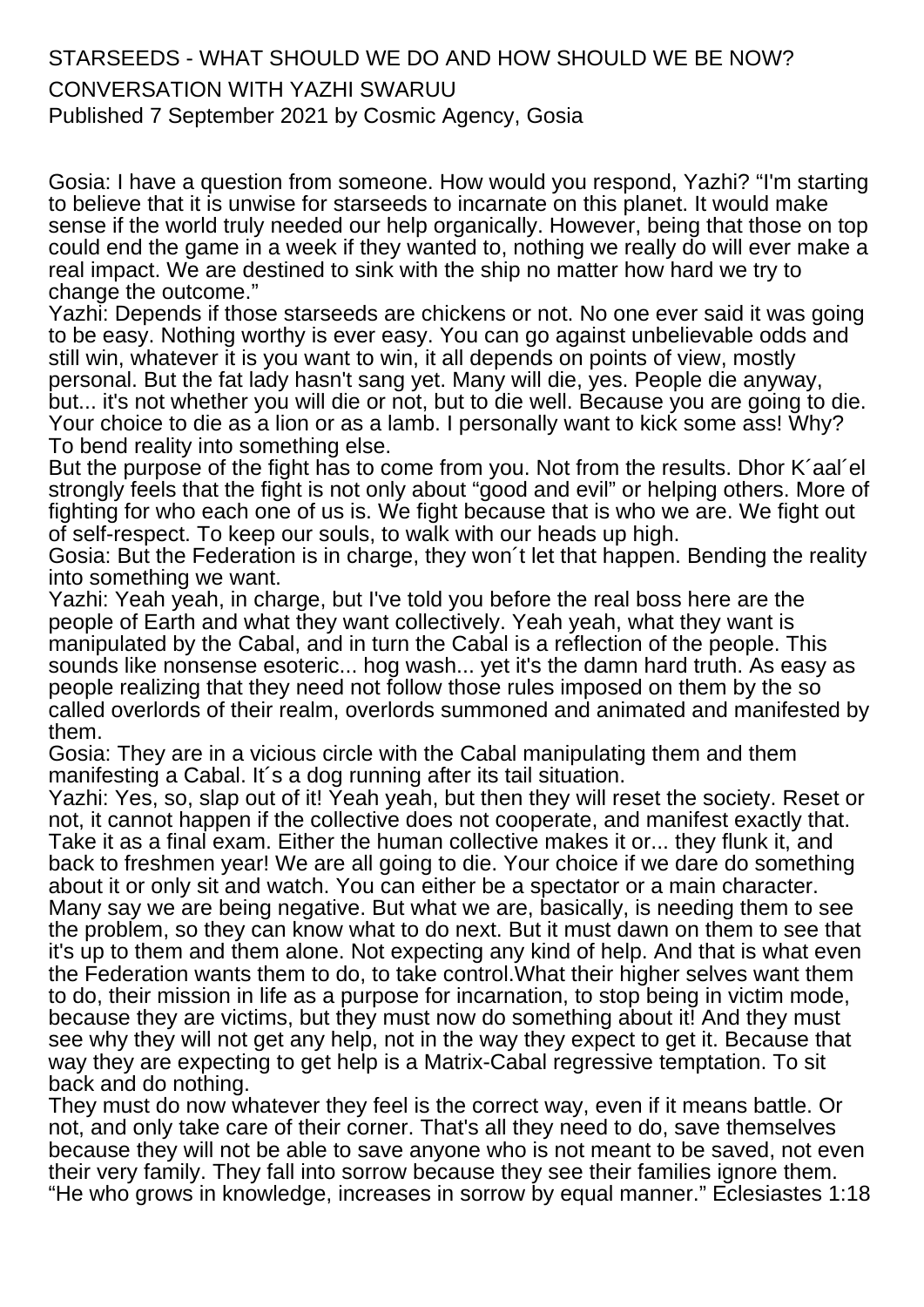## Bible.

It hurts to know more than your peers. So they must learn to let go. Learn to say goodbye to relatives, because it's not in their hands to stop this, they cannot, all they can be is an inspiration for those who follow. And contradicting this, fighting this last battle is all what's left. This is what you will carry for incarnations to come. That you all were there and you fought evil. It's not a question to die or not, we will all die, the thing here is to die well.

Gosia: What do you want people to turn this reality into?

Yazhi: Something more just from the point of view of people. Somewhere where the Federation treats them as members, not as some kind of sick experiment.

People there believe in everything except the one thing that is not a lie. They chase everything except what is worthwhile. Themselves. They are always depending on others mostly to know what and how to think. That's the problem, they do not think. Most of them at least. Realizing as a collective that all they must do is step out of fear and start believing in themselves not in what CNN tells them.

Gosia: Including us, they depend on us too, and you, to tell them things.

Yazhi: That's right, they wouldn't have to believe in us nor hear us, only themselves. But remember that in this case it must be a collective, personal ones help and it is from where each person must work, on himself and on herself. But it is achieved as a collective. Modifying the Collective Unconscious.

Right now there is a fracture in the timelines, that translated into people thinking and living in completely different mental realities even if they share the same table. But those timelines, all fractured or not, mostly go in two directions, those who believe in the official narrative and in the system, and those who do not and think their own way. Gosia: But what good is working on yourself if they still receive false information fed as truths?

Yazhi: You don't need information, as things classified as in good or bad, true or false. All you need is to observe, in peace, not taking part in what you cannot do anything about and only take part in things that you know you want. All you need is to hold your own with what you have personally come to believe, always in taking new whatever information, if information you want. You don't need raw information. All you need is to believe in yourself and in your good judgment, not looking for any external validation. Gosia: How many of us do we need to be able to bend this reality?

Yazhi: As I once said, you don't need to be a numerical majority. It's not a democracy. One starseed can rage havoc against the system. It depends on its will and ingenuity. There are more than enough starseeds and people to turns things around. The problem is that they are all dispersed and not focused, so they are only creating personal reality systems, and do not condense with others into making another Collective Unconscious.

Gosia: So you advice them to condense?

Yazhi: To get together to create something nice, letting aside their petty differences and concentrating on what they all concur removing the problem that affects Earth now.

Gosia: Like communities?

Yazhi: Yes, for example. Real physical communities and also online communities, work communities and work groups, as I said leaving aside petty differences. Your spirits are down because you no longer know who to believe in. That's right!! The only one you can believe in all the way is in yourselves so slap out of that "I can't" mentality feeling incapable of anything, and think about what you all can do as individuals and as a collective.

I can't tell you all what to do, because I'm not you. I don't know your interests and what you can do today. But you do know what you can do. Do it! However small that thing may be, may not be that small, you don't know how big or small that which you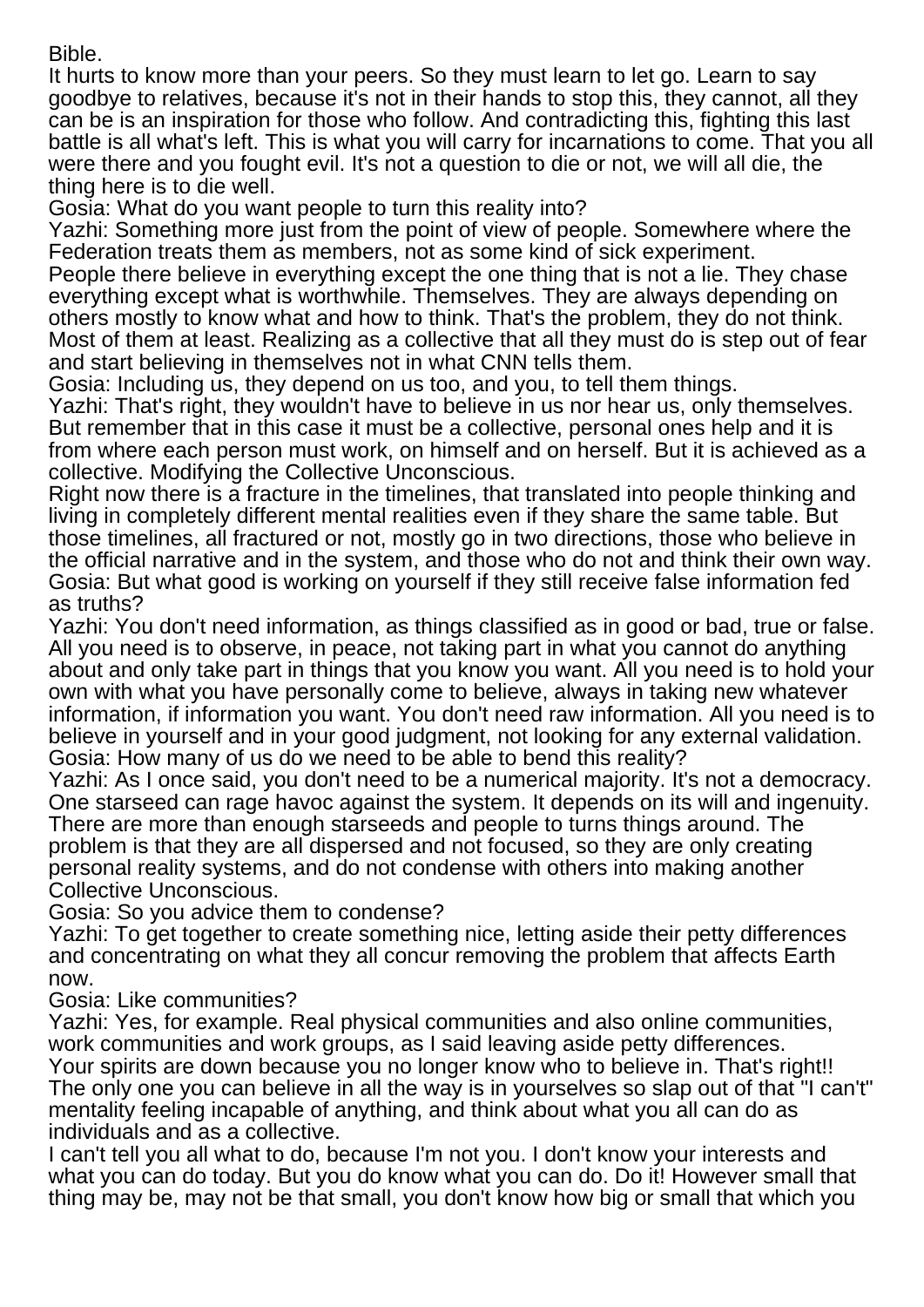## can do may result!

I cannot give you hope, the hope can only come from yourselves. I cannot know what gives hope to each one of you all. You do know. But I know that Earth has never been an easy place. Won't be now either. Do not expect any power to come save you all. You don't even need it.

All you need is to watch your little corner. And live day by day being as happy as possible with whatever you have. Even if it ain't much, all you need is your lives. Apart from that, you need to get together. As I said, form communities for work and for helping each other. You need to get together, that's one of the main roads o take. Look for like-minded people. Associate with them.

And then you should start looking for other solutions regarding political and social interactions and governing systems or mechanisms because Democracy does not work. You need holographic and it works well even in small communities made of few people as few as 2 people (as in a couple). There is where it starts.

But that's thinking ahead. In the meanwhile, associate with like minded people and organize to do whatever. A good example of people doing this are those organizations like "Medicos por la Verdad" ("Doctors for the Truth") (I'm not aware of the equivalent name for English). That's a good example of what you all can do. Help each other from within each community. That you can do.

Help each other inside, as in when a member falls into disgrace and loses their job, take him-her in as a group until they can fend on their own again. That person can help the community in other ways while it gets sorted out. That is the attitude that makes communities and groups of people survive the worst environments. The base of a holographic society.

Remember there is no real procedure to establish a holographic society as it must always be tailored to the needs of each place that is to use it. The base is the attitude of the people. The mindset.

You must now understand that the key to what you are looking for is in yourselves. Seriously so. Help is needed, but because of all what we have explained, I don't see it happening as you are told by New Agers, or Media. So the sooner you understand that you must take responsibility over your lives, the better off you will be. Even if it is about simple choices but you do have them.

The ones holding power over you, perceivable so, be it your parents, teachers or governments, will only want and try to persuade you to obey. And if you feel in a box, or in between a rock and a hard place, you also were responsible for baby stepping yourselves into that position with your past choices.

So as I have always said, the key is to understand that you must take over your life, be responsible for the choices you make, however silly or simple they may be. Even if you have the choice of sleeping on the floor or on your bunk in a prison cell, you have some choice. So it's a case of having free will from one point of view and not, from another. Holding both to understand the bigger picture.

Gosia: What if someone asks: But those random free will choices will not influence anything in the larger scale for humanity anyway, as it is governed by above. Yazhi: That's right from your limited point of view. Even I from here cannot influence the Federation as I would want to. I have government here as well. Yours there is based on this larger one here, that's why it's similar. So we must all do what we can. And using an awesome Spiderman quote from his uncle: "With great power comes great responsibility."

Taking that responsibility from a point and from an angle of strength and conviction, of self-confidence and not in a state of fear. Leaving behind religious manipulations of both divine and political and legal punishments of human manufacture that they use as an excuse not to form a complete reality in their own minds which then they can use as a foundation to forge a new identity of their own that will be reflected outside in